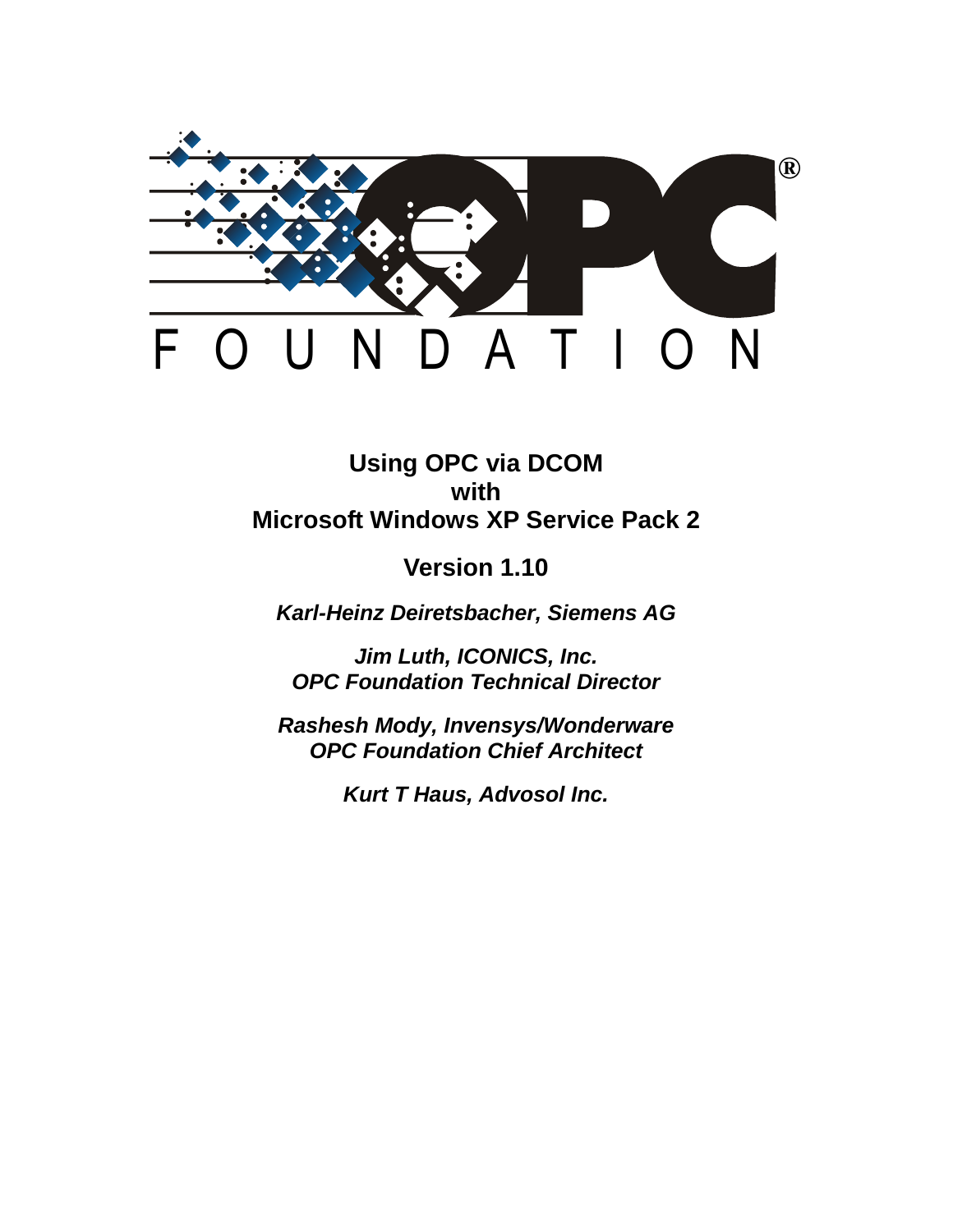

# **Abstract**

The major goal of Windows XP Service Pack 2 is to reduce common available scenarios for malicious attack on Windows XP. The Service Pack will reduce the effect of most common attacks in four ways:

- 1. Improvement in shielding Windows XP from the network
	- a. RPC and DCOM communication enhancements
	- b. Enhancements to the internal Windows firewall
- 2. Enhanced memory protection
- 3. Safer handling of e-mail
- 4. Internet Explorer security enhancements.

Most OPC Clients and Servers use DCOM to communicate over a network and thus will be impacted due to the changes in Service Pack 2. When Service Pack 2 is installed with its default configuration settings, OPC communication via DCOM will cease to work. This paper describes the settings necessary to restore OPC communication when using XP Service Pack 2 (SP2).

SP2 includes many changes and security enhancements, two of which directly impact OPC via DCOM. First new DCOM limit settings have been added. Secondly the software firewall included with XP has been greatly enhanced and is turned on by default.

Since the callback mechanism used by OPC essentially turns the OPC Client into a DCOM Server and the OPC Server into a DCOM Client, the instructions provided here must be followed on all nodes that contain either OPC Servers or OPC Clients.

**Note:** OPC communication that is confined to a single machine (using COM, but not DCOM) will continue to work properly after installing XP SP2 without following the instructions in this white paper.

# **Windows Firewall**

The Windows Firewall allows traffic across the network interface when initiated **Windows Firewall**<br>The Windows Firewall allows traffic across the network interface when initiated<br>locally, but by default stops any incoming "unsolicited" traffic. However, this The Windows Firewall allows traffic across the network interface when initiated<br>locally, but by default stops any incoming "unsolicited" traffic. However, this<br>firewall is "exception" based, meaning that the administrator applications and ports that are exceptions to the rule and can respond to unsolicited requests.

work via DCOM, changes need to be made on both levels. The firewall exceptions can be specified at two main levels, the application level and the port and protocol level. The application level is where you specify which applications are able to respond to unsolicited requests and the portand protocol level is where you can specify the firewall to allow or disallow traffic on a specific port for either TCP or UDP traffic. To make any OPC client/server application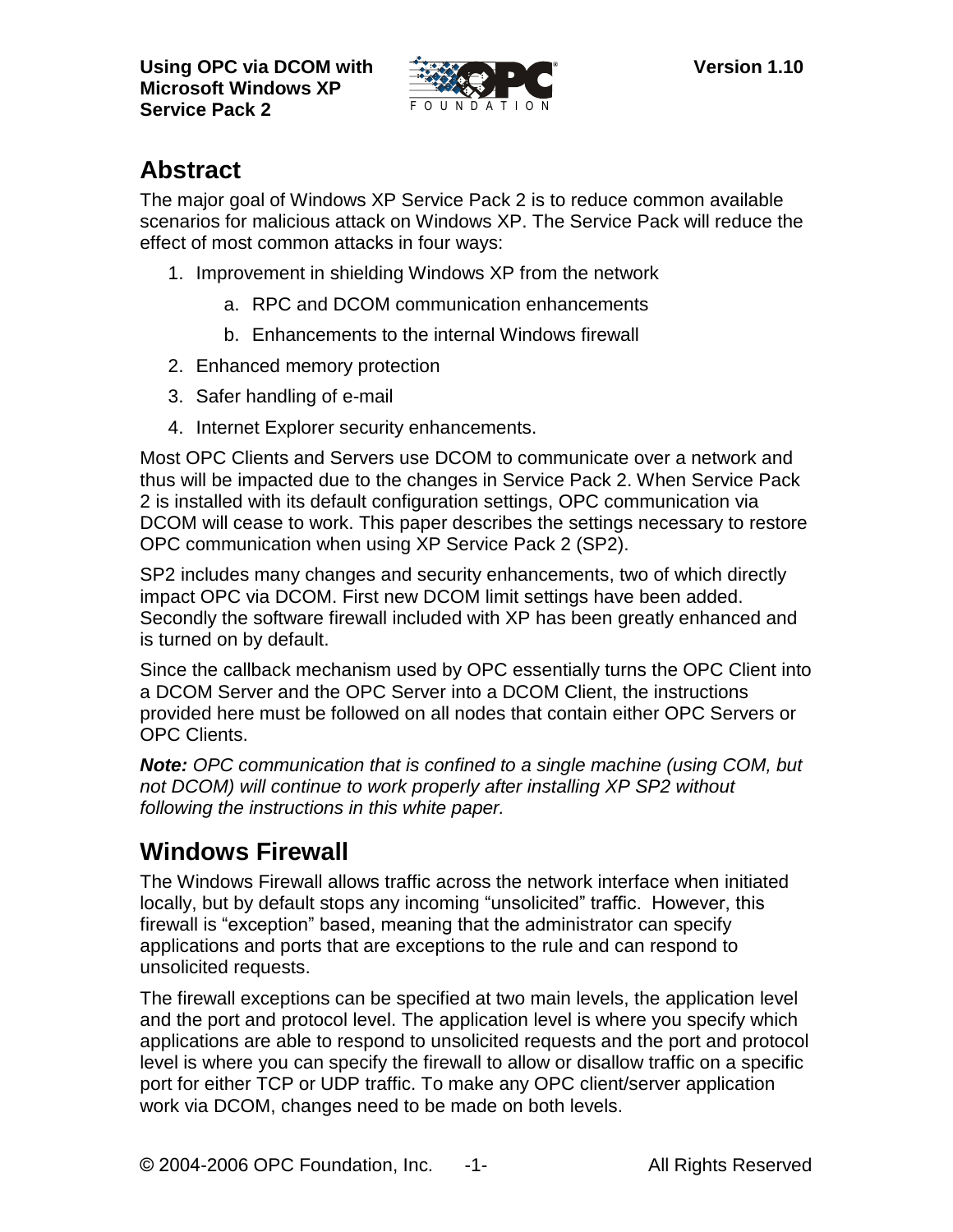

**Note**: Developers of OPC Products may want to automatically make the necessary firewall settings programmatically. Microsoft supplies the Windows Firewall API to support this:

[http://msdn.microsoft.com/library/default.asp?url=/library/en-us/ics/ics/inetfwauthorizedapplication\\_name.asp](https://msdn.microsoft.com/library/default.asp?url=/library/en-us/ics/ics/inetfwauthorizedapplication_name.asp)

# **Configuring the Firewall**

1. By default the windows firewall is set to "On". This setting is recommended by Microsoft and by OPC to give your machine the highest possible protection. For trouble shooting, you may wish to temporarily turn off the firewall to prove or disprove that the firewall configuration is the source of any communication failure.

**Note:** It may be appropriate to permanently turn off the firewall if the machine is sufficiently protected behind a corporate firewall. When turned off, the individual firewall settings outlined here need not be performed to allow OPC communication.

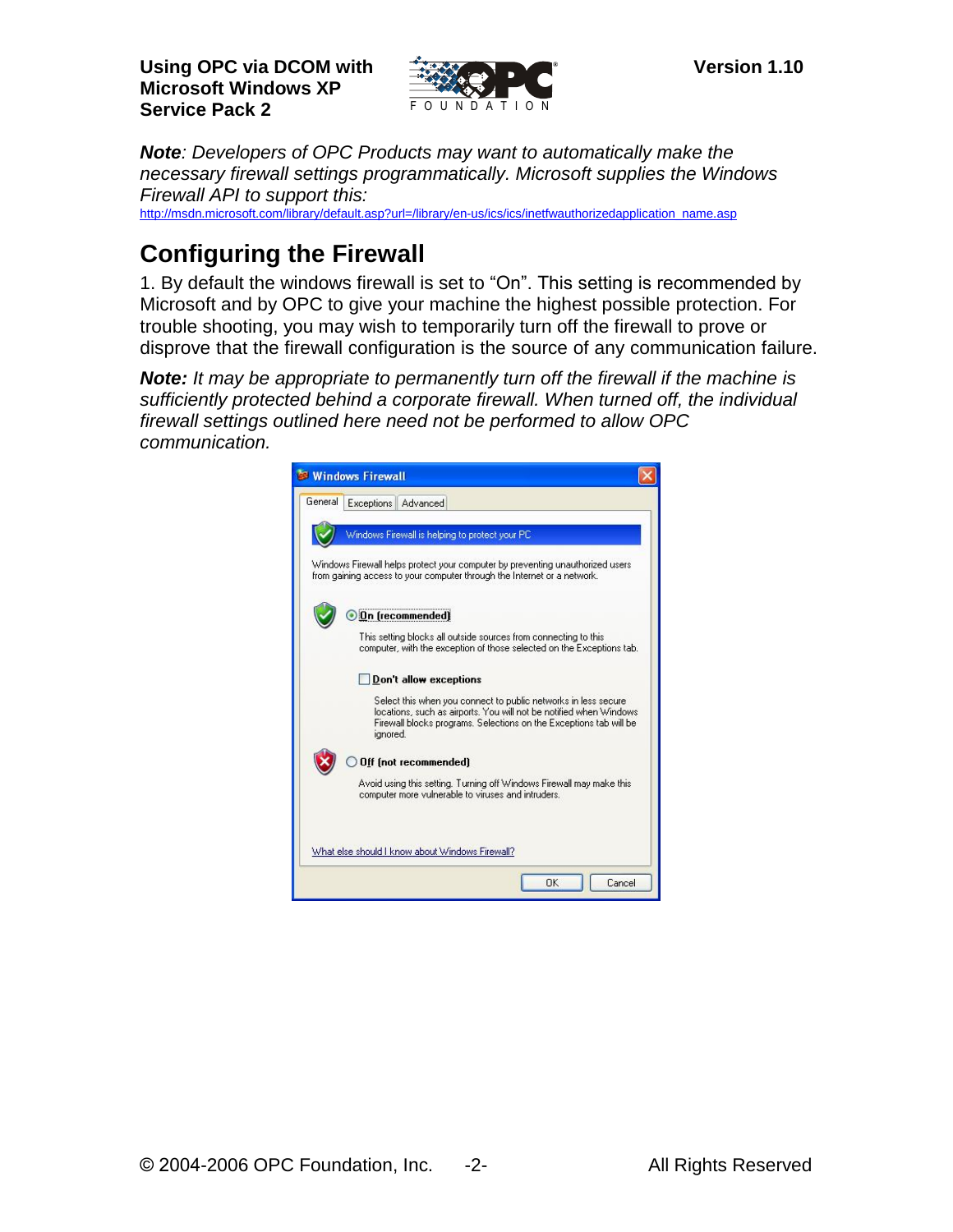

2. Select the "Exceptions" tab and add all OPC Clients and Servers to the exception list. Also add Microsoft Management Console (used by the DCOM configuration utility in the next section) and the OPC utility OPCEnum.exe found in the Windows\System32 directory.

| <b>Windows Firewall</b>                                                         |                                                                                                                                                           |  |
|---------------------------------------------------------------------------------|-----------------------------------------------------------------------------------------------------------------------------------------------------------|--|
| <b>Exceptions</b><br>General                                                    | Advanced                                                                                                                                                  |  |
| to work better but might increase your security risk.<br>Programs and Services: | Windows Firewall is blocking incoming network connections, except for the<br>programs and services selected below. Adding exceptions allows some programs |  |
| Name                                                                            |                                                                                                                                                           |  |
| File and Printer Sharing                                                        |                                                                                                                                                           |  |
| GenAgent.exe                                                                    |                                                                                                                                                           |  |
| GenRegistrarServer.exe                                                          |                                                                                                                                                           |  |
| ■ GraphWorX32                                                                   |                                                                                                                                                           |  |
| □ LASEngine.exe                                                                 |                                                                                                                                                           |  |
| <b>⊽</b> License Monitor                                                        |                                                                                                                                                           |  |
| Microsoft Management Console                                                    |                                                                                                                                                           |  |
| OPC DataSpy                                                                     |                                                                                                                                                           |  |
| <b>⊽</b> OPC Simulator                                                          |                                                                                                                                                           |  |
| Remote Assistance                                                               |                                                                                                                                                           |  |
| <b>Campia Deskton</b>                                                           |                                                                                                                                                           |  |
| Add Program                                                                     | Add Port<br>Edit<br>Delete                                                                                                                                |  |
|                                                                                 |                                                                                                                                                           |  |
|                                                                                 | Display a notification when Windows Firewall blocks a program                                                                                             |  |
| What are the risks of allowing exceptions?                                      |                                                                                                                                                           |  |
|                                                                                 | n <sub>K</sub><br>Cancel                                                                                                                                  |  |

In the Add a Program dialog, there is a listing of most applications on the <u>star all on the Add a Program dialog, there is a listing of most applications on the in</u><br>that note that not all of them show up on this list. Use the "Browse"<br>machine, but note that not all of them show up on this list. button to find other executables installed on the computer.

**Note:** Only EXE files are added to the exceptions list. For in-process OPC Servers and Clients (DLLs and OCXs) you will need to add the EXE applications that call them to the list instead.

| <b>Add a Program</b> |                                                                                                                                                          |  |
|----------------------|----------------------------------------------------------------------------------------------------------------------------------------------------------|--|
|                      | To allow communications with a program by adding it to the Exceptions list,<br>select the program, or click Browse to search for one that is not listed. |  |
| Programs:            |                                                                                                                                                          |  |
|                      | Alarm Logger Configurator<br>LAlarm Server Configurator                                                                                                  |  |
| AlarmWorX32          |                                                                                                                                                          |  |
| <b>Zal</b> Carousel  |                                                                                                                                                          |  |
| DataWorX32           |                                                                                                                                                          |  |
|                      | DBOPCServerConfigurator                                                                                                                                  |  |
| <b>DrDCOM</b>        |                                                                                                                                                          |  |
| FreeCell             |                                                                                                                                                          |  |
|                      | GenDOS3 to GFW16                                                                                                                                         |  |
|                      | GenDOS4 to GFW16                                                                                                                                         |  |
|                      | <b>Bal GenStatistics Viewer</b>                                                                                                                          |  |
| Path:                | C:\Program Files\ICONICS\GENESIS-32\Bin\<br>Browse                                                                                                       |  |
| Change scope         | OK<br>Cancel                                                                                                                                             |  |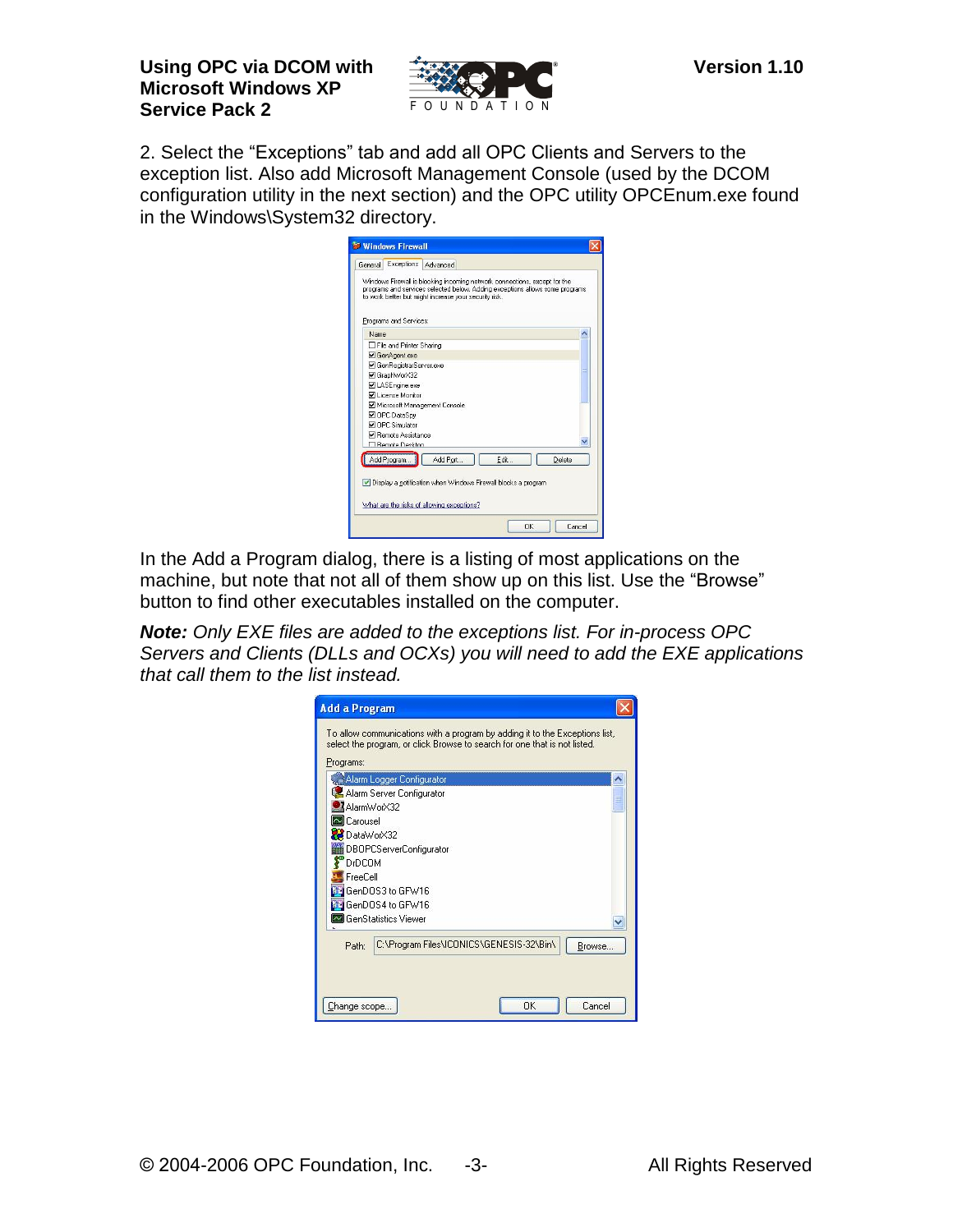

3. Add TCP port 135 as it is needed to initiate DCOM communications, and allow for incoming echo requests. In the Exceptions tab of the Windows Firewall, click on Add Port.

| <b>St Windows Firewall</b>                                                                                                                                                                                                                   |  |
|----------------------------------------------------------------------------------------------------------------------------------------------------------------------------------------------------------------------------------------------|--|
| Exceptions<br>Advanced<br>General                                                                                                                                                                                                            |  |
| Windows Firewall is blocking incoming network connections, except for the<br>programs and services selected below. Adding exceptions allows some programs<br>to work better but might increase your security risk.<br>Programs and Services: |  |
| Name                                                                                                                                                                                                                                         |  |
| File and Printer Sharing                                                                                                                                                                                                                     |  |
| <b>☑</b> GenAgent.exe                                                                                                                                                                                                                        |  |
| GenRegistrarServer.exe                                                                                                                                                                                                                       |  |
| ☑ GraphWorX32                                                                                                                                                                                                                                |  |
| <b>ØLASEngine.exe</b>                                                                                                                                                                                                                        |  |
| <b>⊽</b> License Monitor                                                                                                                                                                                                                     |  |
| Microsoft Management Console                                                                                                                                                                                                                 |  |
| <b>☑</b> OPC DataSpy                                                                                                                                                                                                                         |  |
| <b>MIDEC Simulator</b>                                                                                                                                                                                                                       |  |
| <b>N</b> Remote Assistance                                                                                                                                                                                                                   |  |
| Remote Deskton                                                                                                                                                                                                                               |  |
| Add Port<br>Delete<br>Edit<br>Add Program                                                                                                                                                                                                    |  |
| Display a notification when Windows Firewall blocks a program                                                                                                                                                                                |  |
| What are the risks of allowing exceptions?                                                                                                                                                                                                   |  |
| <b>nk</b><br>Cancel                                                                                                                                                                                                                          |  |

In the Add a Port dialog, fill out the fields as follows:

Name: DCOM

Port number: 135

Choose the TCP radio button

| want to use. | Use these settings to open a port through Windows Firewall. To find the port<br>number and protocol, consult the documentation for the program or service you |  |
|--------------|---------------------------------------------------------------------------------------------------------------------------------------------------------------|--|
| Name:        | DCOM                                                                                                                                                          |  |
| Port number: | 135                                                                                                                                                           |  |
|              |                                                                                                                                                               |  |

## **DCOM Enhancements**

Service Pack 2 for Windows XP has also made some security enhancements to DCOM; two in particular need to be taken into consideration when using OPC on<br>a network: First, the default Launch and Access permissions dialogs have been<br>modified to allow the user to configure "limits" on the permission a network: First, the default Launch and Access permissions dialogs have been applications using DCOM. Secondly, for each user now defined in the Launch and Access permissions, both local and remote access can be explicitly defined.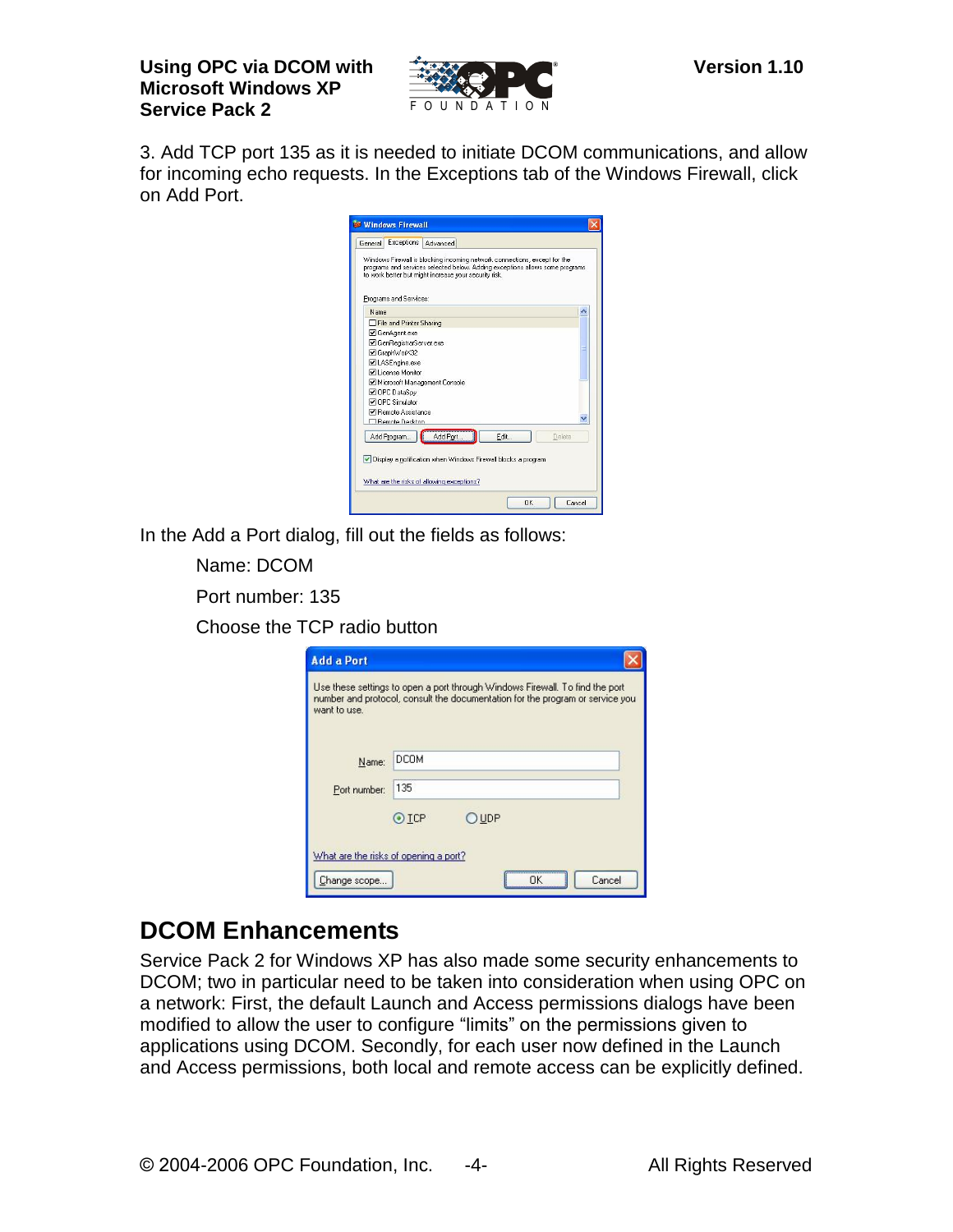

A brief background on default Launch and Access permissions in DCOM: Launch permissions define who can launch a COM based application (such as an OPC server) both over the network or locally. Access permissions define who can access that application once it has been launched. Applications can get their Launch and Access permissions from one of three places: they can use explicitly defined setting for their application, they can use the default permissions or they can set their own permissions programmatically. Because an application could set its own permissions programmatically, the explicitly defined or default settings, although set properly, may not be used and therefore the user is not able to explicitly have control over these settings. To overcome this security flaw, Microsoft has added "limits" to the DCOM security settings from Launch and Access to limit the permissions that an application can use. This limit prevents the application from using permissions beyond what is specified in the DCOM configuration settings. By default the limits set by Service Pack 2 will not allow for OPC communications over the network.

In addition to the new permissions limits, one must now specify if the user or group specified has permissions locally or remotely (or both). In order for OPC applications to work over the network with DCOM, the permissions must be set such that remote users can launch and/or access the OPC servers and clients on the machine.

# **Configuring DCOM**

DCOM has settings for:

- the machine default
- each server

The machine default settings are used when there are no custom settings for the specific COM (OPC) server. If a server has custom settings then changes in the default settings have no effect for this server.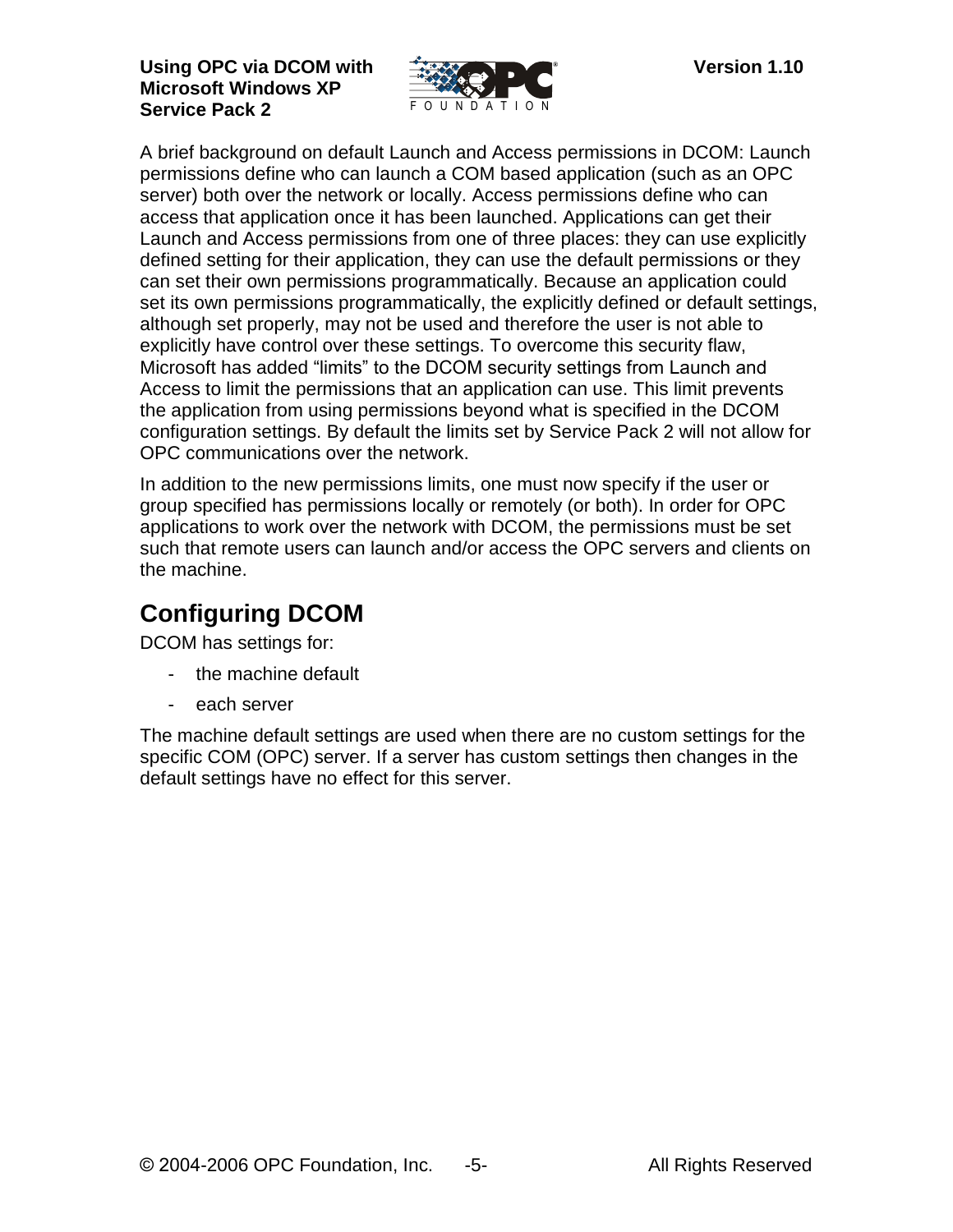

## **Configuring DCOM Machine Default**

Follow these steps to configure the DCOM machine default settings for OPC Communications using Windows XP Service Pack 2:

1. Go to Start -> Run and type **DCOMCnfg** and click on **OK**.

| Run   |                                                                                                          |
|-------|----------------------------------------------------------------------------------------------------------|
|       | Type the name of a program, folder, document, or<br>Internet resource, and Windows will open it for you. |
| Open: | <b>DCOMCnfg</b>                                                                                          |
|       | Cancel<br>OK<br>Browse                                                                                   |
|       | start                                                                                                    |

- 2. Click on **Component Services** under the Console Root to expand it.
- 3. Click on **Computers** under Component Services to expand it.
- 4. Right click on **My Computer** in the pane on the right and select Properties

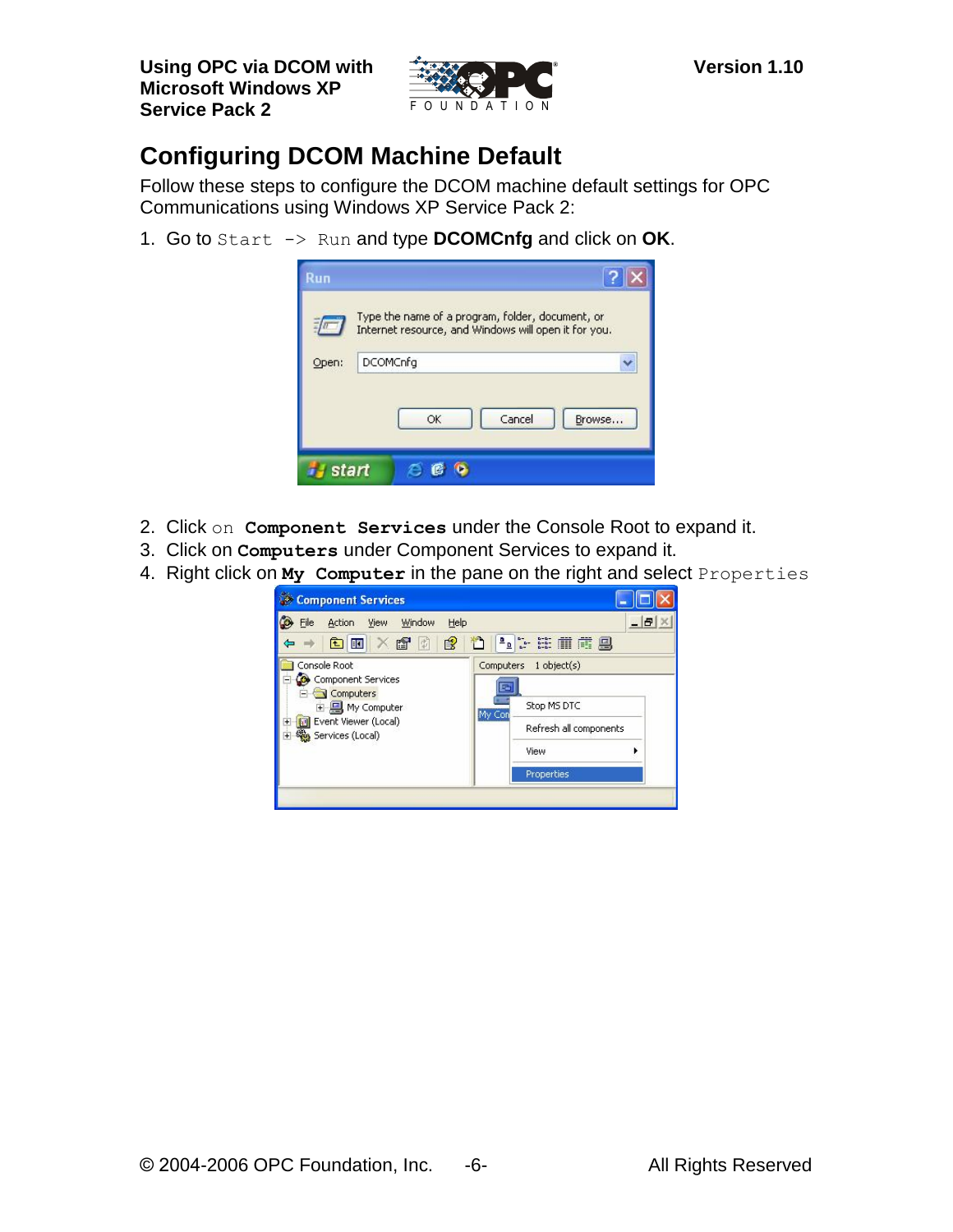

5. Go to the COM Security tab and note these are the four permission configurations that we will have to edit:

| General                           | Options                                                                                                                            | Default Properties                                                                                                                           |
|-----------------------------------|------------------------------------------------------------------------------------------------------------------------------------|----------------------------------------------------------------------------------------------------------------------------------------------|
| Default Protocols                 | MSDTC                                                                                                                              | <b>COM Security</b>                                                                                                                          |
| Access Permissions                |                                                                                                                                    | You may edit who is allowed default access to applications. You may<br>also set limits on applications that determine their own permissions. |
|                                   | Edit Limits                                                                                                                        | Edit Default                                                                                                                                 |
| Launch and Activation Permissions |                                                                                                                                    |                                                                                                                                              |
|                                   |                                                                                                                                    |                                                                                                                                              |
| determine their own permissions.  | You may edit who is allowed by default to launch applications or<br>activate objects. You may also set limits on applications that |                                                                                                                                              |
|                                   | Edit Limits                                                                                                                        | Edit Default                                                                                                                                 |
|                                   |                                                                                                                                    |                                                                                                                                              |
|                                   |                                                                                                                                    |                                                                                                                                              |

- 6. Edit the Limits for Access and Launch
	- a. Access Permissions **ñ Edit Limits...**

You need to check the Remote Access box for the user labeled ANONYMOUS LOGIN in this dialog.

**Note:** This setting is necessary for **OPCEnum.exe** to function and for some OPC Servers and Clients that set their DCOM 'Authentication Level' to 'None' in order to allow anonymous connections. If you do not use **OPCEnum** you may not need to enable remote access for anonymous users.

| <b>Access Permission</b><br>Security Limits       |       | ? x    |
|---------------------------------------------------|-------|--------|
| Group or user names:<br><b>12</b> ANONYMOUS LOGON |       |        |
| <b>E</b> veryone                                  |       |        |
|                                                   |       |        |
| Permissions for ANONYMOUS                         | Add   | Remove |
| <b>LOGON</b>                                      | Allow | Deny   |
| Local Access                                      | ⊽     | п<br>п |
|                                                   |       |        |
| <b>Remote Access</b>                              | ☑     |        |
|                                                   |       |        |
|                                                   |       |        |
|                                                   |       |        |
|                                                   |       |        |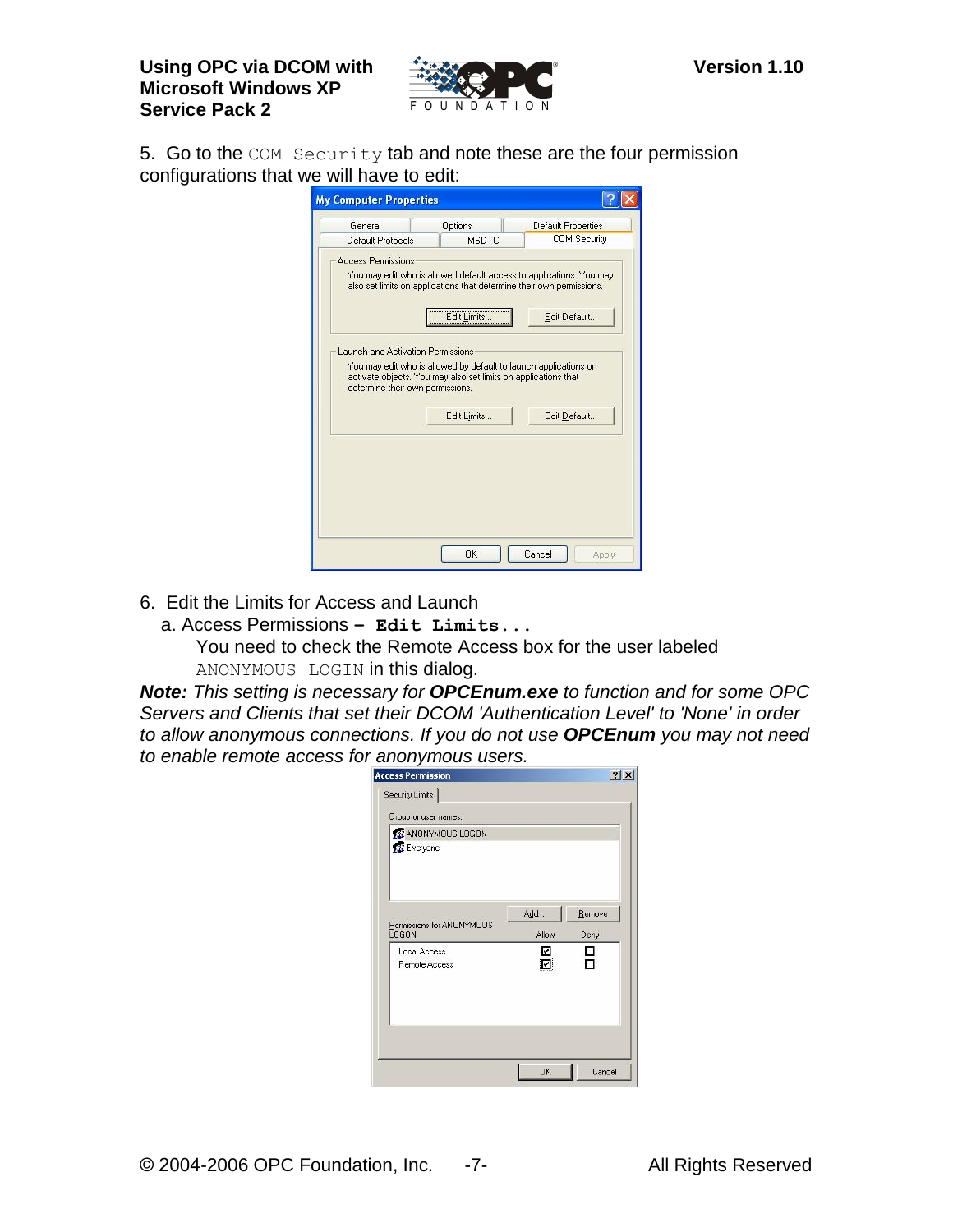

b. Launch and Activation Permissions – **Edit** Limits...

You need to check the remote boxes for the user labeled Everyone in this dialog.

**Note:** Since *Everyone includes all authenticated users, it is often desirable to<br>add these permissions to a smaller subset of users. One suggested way to<br>accomplish this is to create a group named "OPC Users" and add all* add these permissions to a smaller subset of users. One suggested way to accounts to this group that will execute any OPC Server or Client. Then accomplish this is to create a group named "OPC Users" and add all user<br>accounts to this group that will execute any OPC Server or Client. Then<br>substitute "OPC Users" everywhere that *Everyone* appears in these configuration dialogs.

| 22 Administrators (WINXP-2\Administrators)<br><b>Exercise</b> |                                  |        |
|---------------------------------------------------------------|----------------------------------|--------|
|                                                               | Add                              | Remove |
| Permissions for Everyone<br>Local Launch                      | Allow<br>$\overline{\mathsf{v}}$ | Deny   |
| Remote Launch                                                 |                                  |        |
| Local Activation                                              |                                  |        |
| Remote Activation                                             |                                  |        |

7. Edit Default Permissions for Access and Launch

For each user (or group) that participates in OPC communication (e.g. "OPC Usersî), make sure that both the **Local Allow** and **Remote Allow** checkboxes are both checked.

Access Permissions per user:

| Permissions for Everyone      | Allow | Deny |  |
|-------------------------------|-------|------|--|
| Local Access<br>Remote Access |       |      |  |
|                               |       |      |  |

Launch and Activation permissions per user:

| Permissions for Everyone | Allow | Deny |
|--------------------------|-------|------|
| Local Launch             | M     |      |
| Remote Launch            | M     |      |
| Local Activation.        | M     |      |
| <b>Remote Activation</b> | v     |      |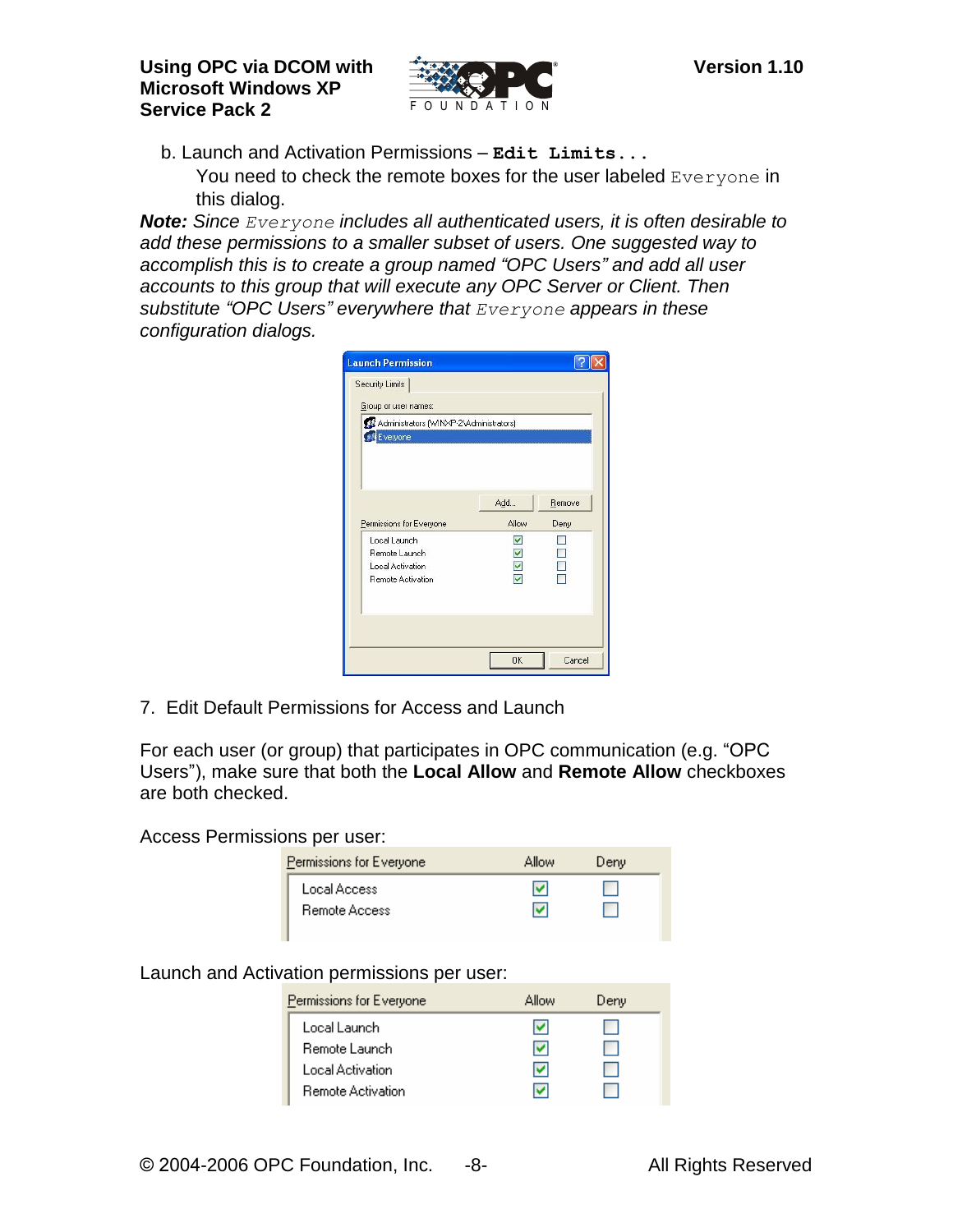

# **Configuring DCOM for an individual OPC Server**

Follow these steps to configure DCOM for a specific COM server for OPC Communications using Windows XP Service Pack 2:

1. Go to Start -> Run and type **DCOMCnfg** and click on **OK**.

| Run   |                                                                                                          |
|-------|----------------------------------------------------------------------------------------------------------|
|       | Type the name of a program, folder, document, or<br>Internet resource, and Windows will open it for you. |
| Open: | <b>DCOMCnfg</b>                                                                                          |
|       | Cancel<br>OK<br>Browse                                                                                   |
| start |                                                                                                          |

- 2. Click on **Component Services** under the Console Root to expand it.
- 3. Click on **Computers** under Component Services to expand it.
- 4. Right click on **My Computer** in the pane on the right and select Properties
- 5. Double Click **DCOM Config**

| Component Services                                                                                                                                                                                                                                                                                                                                                                                                                                                                                                                                                                                                   |                                                                                         |                      |
|----------------------------------------------------------------------------------------------------------------------------------------------------------------------------------------------------------------------------------------------------------------------------------------------------------------------------------------------------------------------------------------------------------------------------------------------------------------------------------------------------------------------------------------------------------------------------------------------------------------------|-----------------------------------------------------------------------------------------|----------------------|
| Action<br>View<br>Window<br>File                                                                                                                                                                                                                                                                                                                                                                                                                                                                                                                                                                                     | Help                                                                                    | $ \theta$            |
| EX<br>回<br>圍<br>ぽ<br>⇨                                                                                                                                                                                                                                                                                                                                                                                                                                                                                                                                                                                               | $\frac{1}{2}$<br>器术重身<br>$\frac{a}{2}$                                                  |                      |
| Console Root                                                                                                                                                                                                                                                                                                                                                                                                                                                                                                                                                                                                         | 4 object(s)<br>My Computer                                                              |                      |
| Component Services<br>Ė<br>$\equiv$<br><b>E</b> Computers<br>白 <b>图 My Computer</b><br>COM+ Application<br>DCOM Confiq<br>$\ddotmark$<br>$\frac{1}{\sqrt{2}}\left( \frac{1}{\sqrt{2}}\right) \left( \frac{1}{\sqrt{2}}\right) \left( \frac{1}{\sqrt{2}}\right) \left( \frac{1}{\sqrt{2}}\right) \left( \frac{1}{\sqrt{2}}\right) \left( \frac{1}{\sqrt{2}}\right) \left( \frac{1}{\sqrt{2}}\right) \left( \frac{1}{\sqrt{2}}\right) \left( \frac{1}{\sqrt{2}}\right) \left( \frac{1}{\sqrt{2}}\right) \left( \frac{1}{\sqrt{2}}\right) \left( \frac{1}{\sqrt{2}}\right) \left( \frac{1}{\sqrt{2}}\right) \left$<br>W | <b>DCOM</b><br><b>Distributed</b><br>COM+<br>Applications<br><b>Config</b><br>Transacti | Running<br>Processes |
|                                                                                                                                                                                                                                                                                                                                                                                                                                                                                                                                                                                                                      |                                                                                         |                      |

6. Select the OPC Server, right click the selection and then click **Properties**

| Component Services                                                         |                                                       |                                                                 |
|----------------------------------------------------------------------------|-------------------------------------------------------|-----------------------------------------------------------------|
| View<br><b>Action</b><br>Window<br>File                                    | Help                                                  | $  σ $                                                          |
| $ \times$ of $\circ$<br>$B$ 0<br>白田                                        | <b>* : # # 9</b>                                      |                                                                 |
| Console Root                                                               | <b>DCOM Config</b>                                    |                                                                 |
| Component Services                                                         | Name                                                  | Application ID                                                  |
| <b>E</b> Computers<br>白 <b>鸟</b> My Computer                               | ADM Document<br>Adobe Acrobat 7. 0 Document           | {F46E6268-684C-11D2-A06E-00C0}<br>{B801CA65-A1FC-11D0-85AD-4445 |
| COM+ Application<br>DCOM Config<br>$\ddotmark$<br><b>Construction</b> Land | Advosol DA Simulation<br>View<br>Advosol HDA Test Ser | 3CF-D45F-41CF-9B14-8BA6<br>D88-CC3C-4ab9-ACA8-7558              |
|                                                                            | <b>Properties</b>                                     |                                                                 |
|                                                                            |                                                       |                                                                 |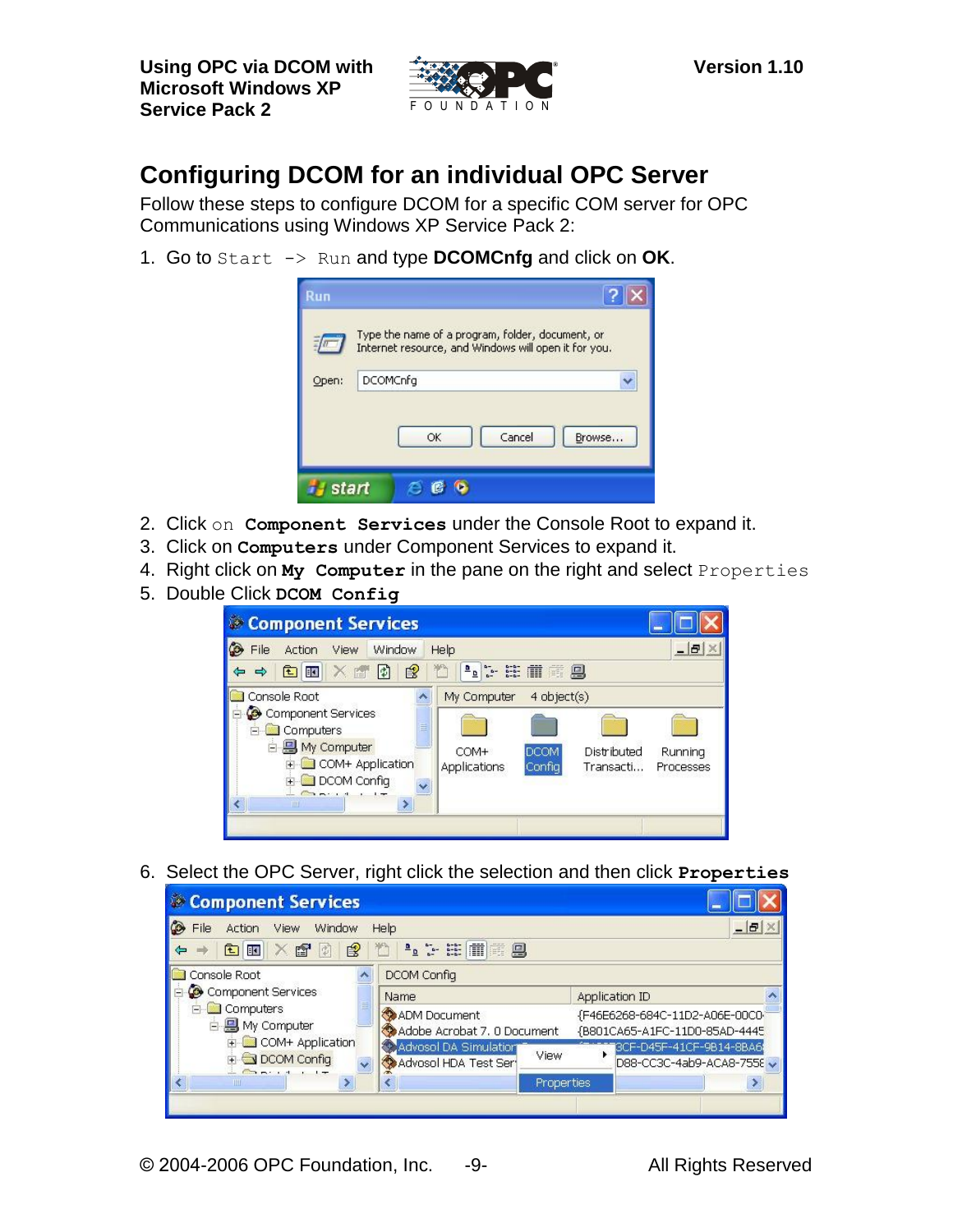

7. In the server property page select the **Security** tab

| <b>Advosol DA Simulation Server Prop</b>                                                                                                                                                                                                                                                                           |
|--------------------------------------------------------------------------------------------------------------------------------------------------------------------------------------------------------------------------------------------------------------------------------------------------------------------|
| General<br>Location   Security   Endpoints  <br>Identity<br>General properties of this DCOM application<br>Application Name: Advosol DA Simulation Server<br>{519973CF-D45F-41CF-9B14-8BA682D66407}<br>Application ID:<br><b>Local Server</b><br>Application Type:<br>Authentication Level: Default<br>Local Path: |
| OK<br>Cancel<br>Apply                                                                                                                                                                                                                                                                                              |

8. Edit the server permissions settings. Select **Customize** and click the **Edit** button.

| Location<br>General  | Security                          | Endpoints | <b>Identity</b> |      |  |
|----------------------|-----------------------------------|-----------|-----------------|------|--|
|                      |                                   |           |                 |      |  |
|                      | Launch and Activation Permissions |           |                 |      |  |
| <b>C</b> Use Default |                                   |           |                 |      |  |
|                      |                                   |           |                 |      |  |
| Customize            |                                   |           |                 | Edit |  |
| C Customize          |                                   |           |                 | Edit |  |
|                      | <b>Configuration Permissions</b>  |           |                 |      |  |
|                      |                                   |           |                 |      |  |
| <b>C</b> Use Default |                                   |           |                 |      |  |
| C Customize          |                                   |           |                 | Edit |  |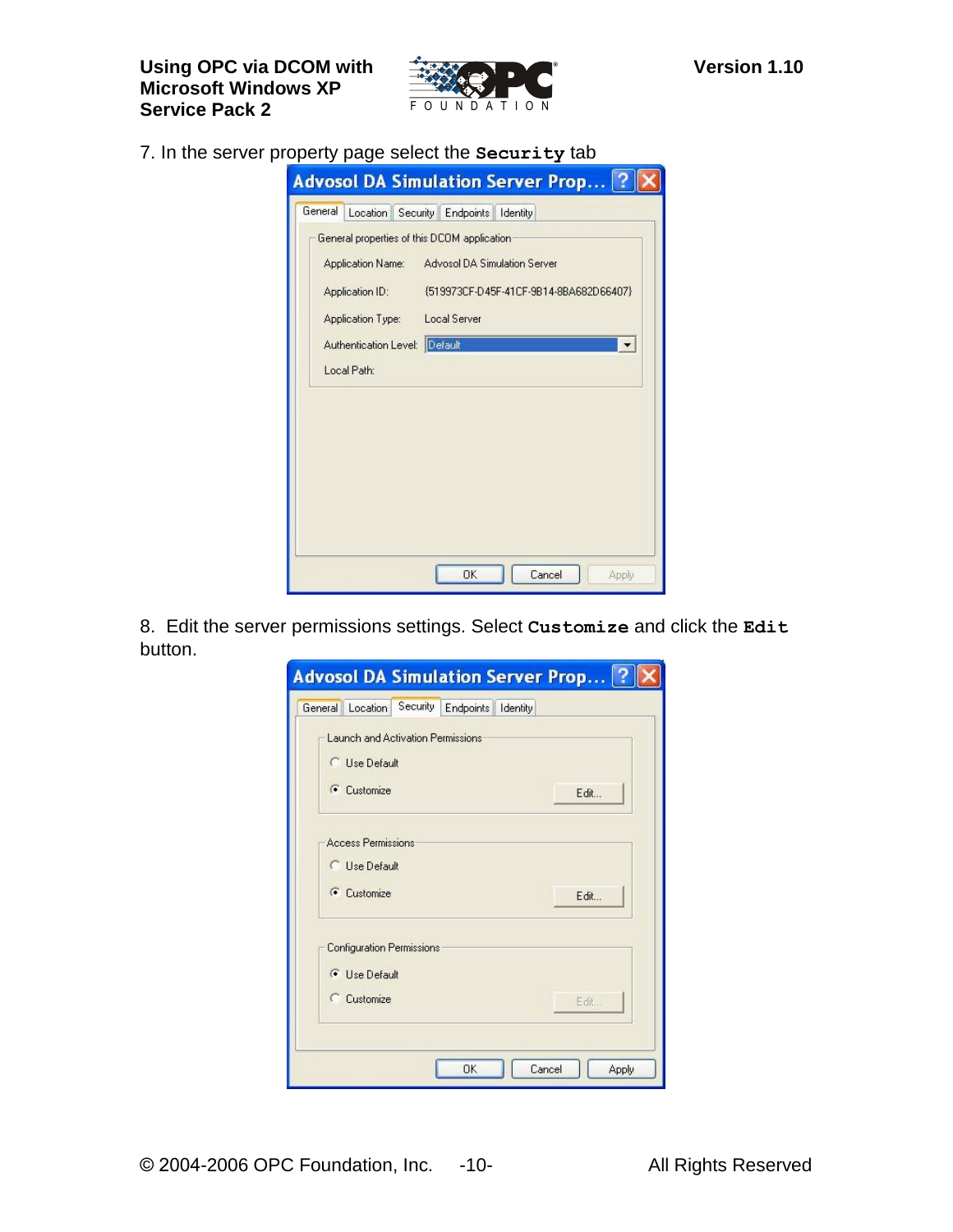

9. Edit the Launch/Activation Permissions

Journed Planch<br>9. Edit the Launch/Activation Permissions<br>For each user (or group) that participates in OPC communication (e.g. "OPC 9. Edit the Launch/Activation Permissions<br>For each user (or group) that participates in OPC communication (e.g. "OPC<br>Users"), make sure that both the **Local Allow** and Remote Allow checkboxes are both checked.

**Note:** This setting is necessary for OPCEnum.exe to function and for some OPC Servers and Clients that set their DCOM 'Authentication Level' to 'None' in order to allow anonymous connections. If you do not use OPCEnum you may not need to enable remote access for anonymous users.

**Note:** Since Everyone includes all authenticated users, it is often desirable to add these permissions to a smaller subset of users. One suggested way to **Note:** Since Everyone includes all authenticated users, it is often desirable to<br>add these permissions to a smaller subset of users. One suggested way to<br>accomplish this is to create a group named "OPC Users" and add all accounts to this group that will execute any OPC Server or Client. Then accomplish this is to create a group named "OPC Users" and add all user<br>accounts to this group that will execute any OPC Server or Client. Then<br>substitute "OPC Users" everywhere that **Everyone** appears in these configuration dialogs.

| Add                       | Remove |
|---------------------------|--------|
| Allow                     | Deny   |
| $\blacktriangledown$<br>⊽ |        |
|                           | ⊽      |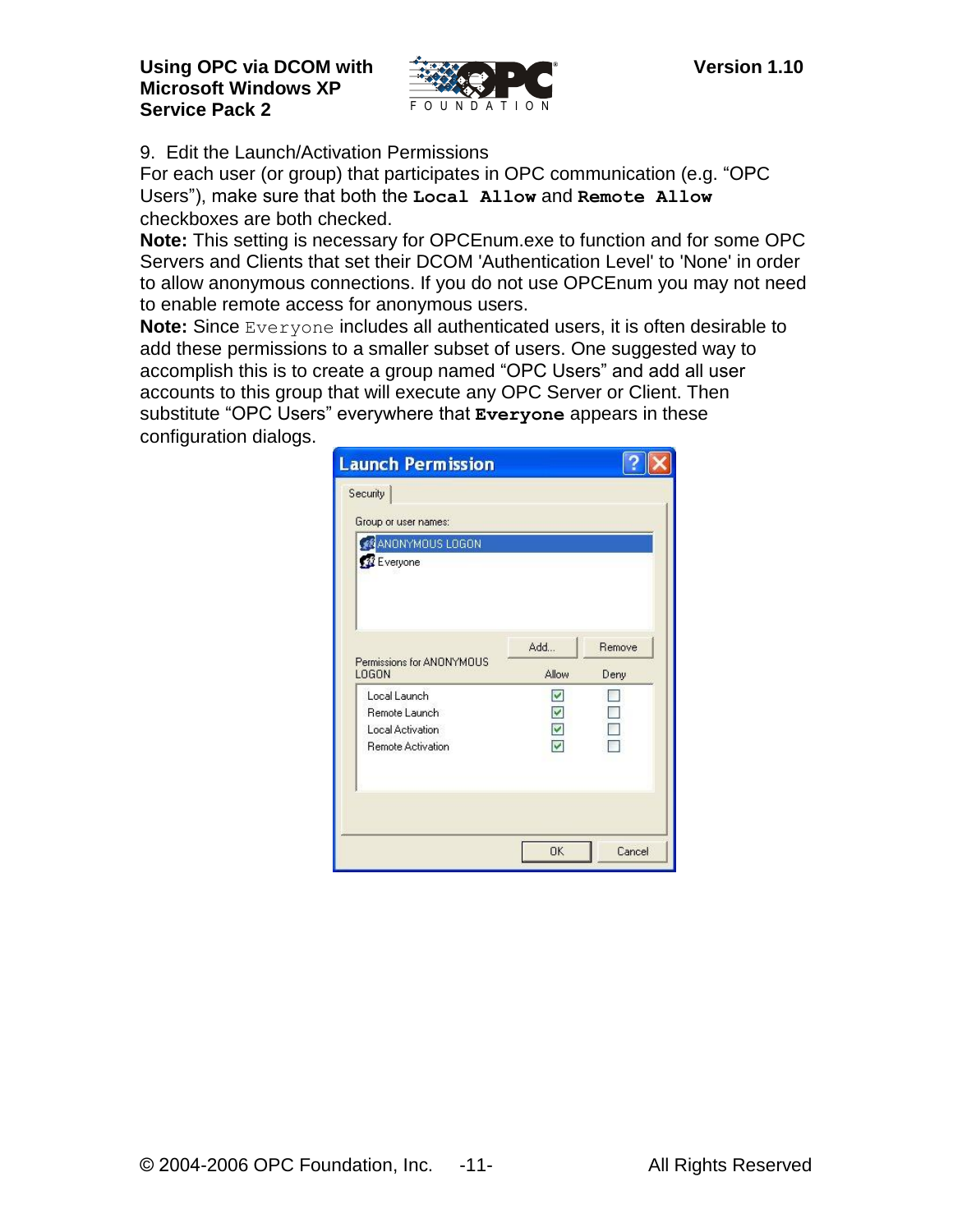

10. Edit the Access Permissions

For ever that L<br>10. Edit the Access Permissions<br>For each user (or group) that participates in OPC communication (e.g. "OPC 10. Edit the Access Permissions<br>For each user (or group) that participates in OPC communication (e.g. "OPC<br>Users"), make sure that both the Local Allow and Remote Allow checkboxes are both checked.

**Note:** The Launch and Access users are not necessarily the same, even for a single client application. Windows uses the thread security token for the launch/activation but the process token for the access. The two security tokens may be different.

| <b>Access Permission</b> |                      |        |
|--------------------------|----------------------|--------|
| Security                 |                      |        |
| Group or user names:     |                      |        |
| <b>E</b> veryone         |                      |        |
|                          |                      |        |
|                          |                      |        |
|                          |                      |        |
|                          | Add                  | Remove |
| Permissions for Everyone | Allow                | Deny   |
| Local Access             | $\blacktriangledown$ |        |
| <b>Remote Access</b>     | ⊽                    |        |
|                          |                      |        |
|                          |                      |        |
|                          |                      |        |
|                          |                      |        |
|                          |                      |        |
|                          | <b>OK</b>            | Cancel |